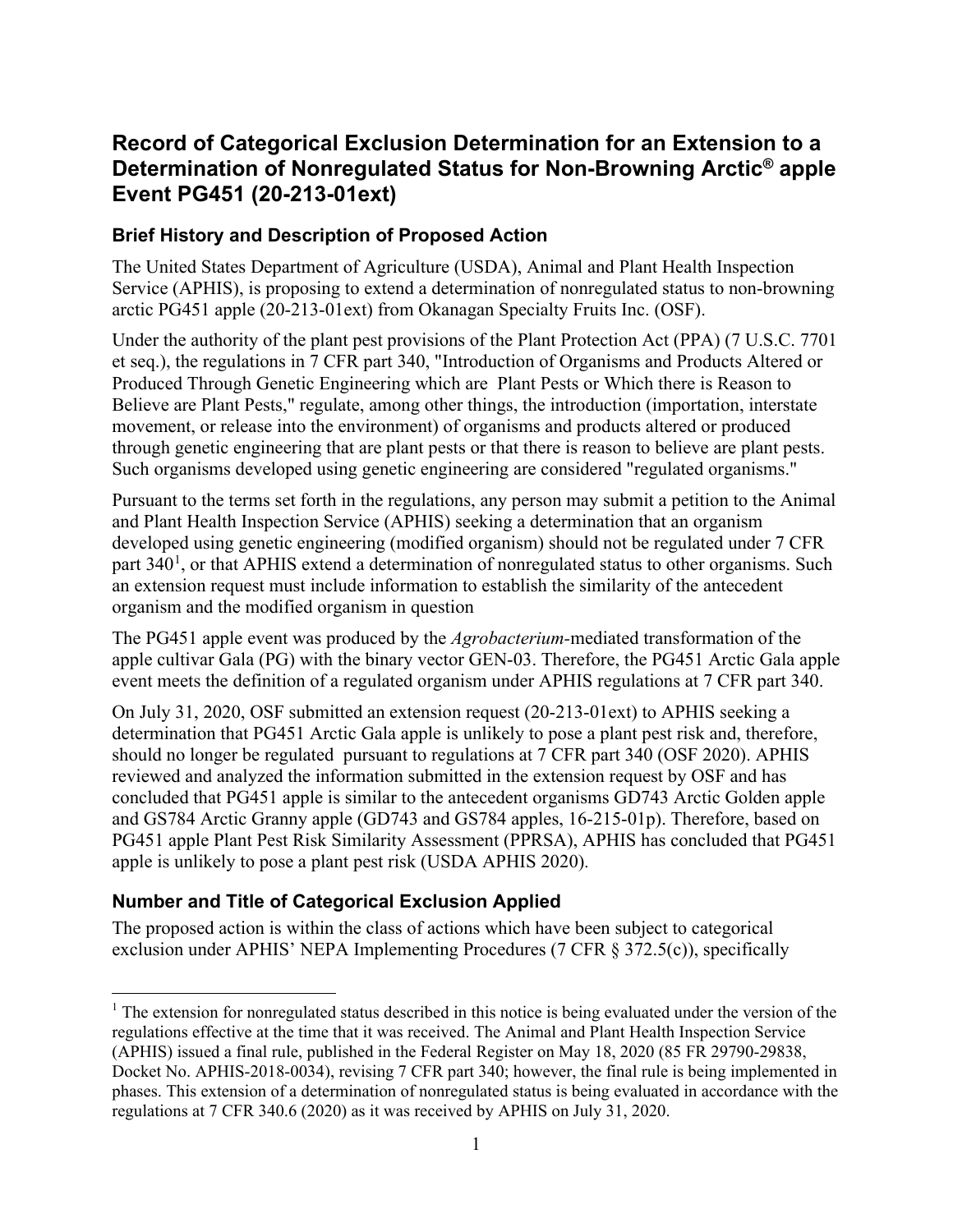(4) *Extending deregulations for genetically engineered organisms. Extension of nonregulated status under part 340 of this chapter to organisms similar to those already deregulated.*

## **Regulatory Requirements**

The proposed action is to extend a determination of nonregulated status under 7 CFR part 340 to PG451 apple is based upon APHIS' determination of nonregulated status of its similar antecedents GD743 and GS784 apples (10-161-01p), which were deregulated on February 2015 (USDA-APHIS 2015). The same genetic construct GEN-03 used to transform the OSF antecedent apple events GD743 and GS784 apples with non-browning characteristics, was used to transform and generate the PG451 apple event. The comparison of characteristics of PG451 apple to the antecedent GD743 and GS784 apples indicates that the non-browning cassette inserted into PG451 apple and the antecedent GD743 and GS784 apples was the same, except with a different 3' untranslated region (USDA APHIS 2020). PG451 apple was transformed using the same binary vector as events GD743 and GS784, yielding the same non-browning phenotype. Unlike GD743 and GS784 apples, a full copy of the vector backbone was transferred into PG451 apple genome. PG451 apple vector backbone comprises a number of prokaryotic elements that will not be expressed in *planta* and do not affect the safety assessment.

APHIS reviewed and analyzed the information submitted in the extension request by OSF (OSF 2020), and has concluded that PG451 apple is similar to GD743 and GS784 apples. Based on its PPRSA for PG451 apple, APHIS has concluded that PG451 apple is unlikely to pose a greater plant pest risk than the unmodified organism from which it was derived (USDA APHIS 2020). The comparison of characteristics of PG451 apple to the antecedents GD743 and GS784 apples, indicates that the phenotype and traits of PG451 apple and the antecedents GD743 and GS784 apples are the same. The conclusions of the molecular, assessments indicate PG451 apple has the same non-browning characteristics upon injury and the same mode of action for suppression of polyphenol oxidases (PPO) as GD743 and GS784 apples (USDA APHIS 2014a, 2020). Therefore, PG451 apple does not exhibit any additional phenotypic traits beyond those that are expressed in the antecedent apples (OSF 2020; USDA APHIS 2020).

Based on the prior Environmental Assessment (APHIS-USDA 2014b) and Finding of No Significant Impact (FONSI) for GD743 and GS784 apples and similarity of GD743 and GS784 apples and PG451 apple, the proposed action will not affect the quality of the human environment, including the health of U.S. crops. PG451 apple is similar to the nonregulated antecedent organism GD743 and GS784 apples (10-161-01p), so it's presumed to interact with the environment in the same way as the antecedent. A determination of nonregulated status of PG451 apple is not expected to directly cause an increase in agricultural acreage devoted to apple production, or those apple acres devoted to modified apple cultivation. The availability of PG451 apple will not change cultivation areas for apple in the United States and there are no anticipated changes to the availability of apple produced through genetic engineering and apple produced using organic methods or specialty systems varieties on the market.

A determination of nonregulated status of PG451 apple is not expected to change the market demands for modified apple, or apple produced using organic methods or specialty systems. APHIS has concluded that the availability of PG451 apple would not alter the current agronomic practices such as planting, tillage, fertilizer application or use, irrigation, pesticide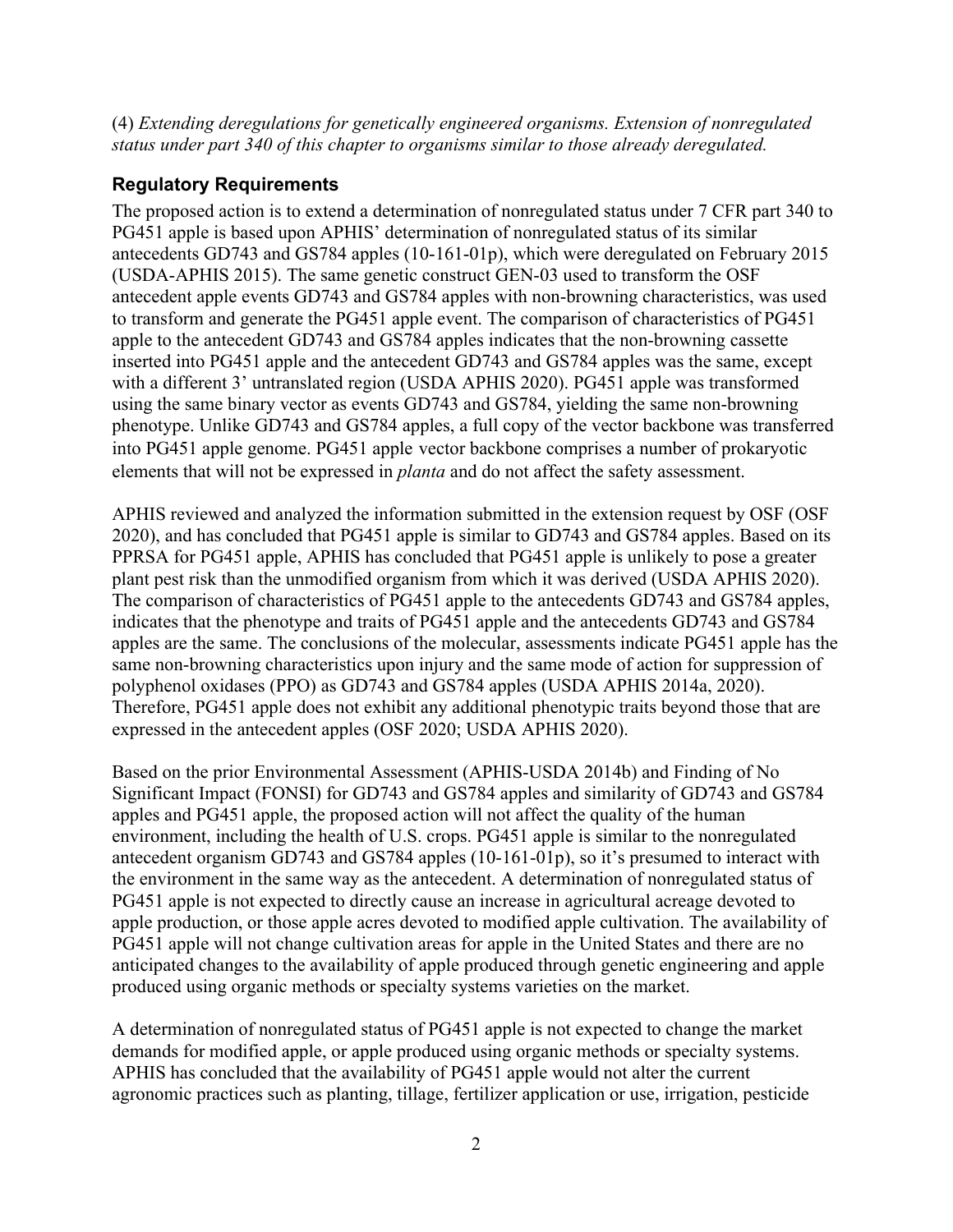application use, or volunteer control. The impact of PG451 apple on wildlife or biodiversity is no different than that of other apple varieties currently grown in the United States.

The proposed action does not affect unique characteristics of a geographical area such as waterfalls or bogs because PG451 apple will be deployed on agricultural land currently suitable for production of apples. It is also not expected to cause an increase in agricultural acreage devoted to apple production. The common agricultural practices that would be carried out under the proposed action are the same as those used for the antecedent GD743 and GS784 apples. The long history of apple production in the United States is a strong indicator that any potential effects on the quality for the human environment are not highly controversial, are not highly uncertain, or do not involve unique or unknown risks. The proposed action does not establish precedent or represent a decision in principle about a future consideration. This is because APHIS handles each determination of nonregulated status on a case-by-case basis.

Based on the prior EA and FONSI for GD743 and GS784 apples and similarity of PG451 apple to GD743 and GS784 apples, APHIS has concluded that extending a determination of nonregulated status to PG451 apple would have no effect on species listed as threatened or endangered under the Endangered Species Act (ESA) or on any species proposed for such listing. Therefore, PG451 apple would not affect designated critical habitat or habitat proposed for designation under the Act.

The incremental impact of this proposed action, when added to other past, present, and reasonably foreseeable future actions, does not have the potential to impact the human environment. This is because common agricultural practices that would be carried out under the proposed action are the same as those used for the antecedent GD743 and GS784 apples.

The proposed action has not been found to be inconsistent with any Federal, State, or local laws, other environmental review requirements, or administrative determinations. The proposed action will not occur on or near any districts, sites, highways, structures, or objects listed in or eligible for listing in the National Register of Historic Places (NRHP), and it will not cause the loss or destruction of scientific, cultural, or historical resources.

The exceptions for an action subject to a categorical exclusion identified in 7 CFR 372.5(d), do not apply to the proposed action because there is no use of a previously licensed or approved biologics, or new issues raised by organism developed using genetic engineering or novel modifications. Additionally, there are no cumulative impacts with other related actions anticipated that might result in impacts on the human environment. This is because APHIS evaluates each determination of nonregulated status on a case-by-case basis and examines information provided by applicants to assess whether the regulated organism in question raises new issues meriting a separate review under the petition process.

#### **Determination**

I have determined that extending a determination of nonregulated status to PG451 apple will not result in an impact to the environment based upon my review of the available information. The proposed action meets the regulatory requirements set forth above for categorical exclusions. Further NEPA review is not required for this action.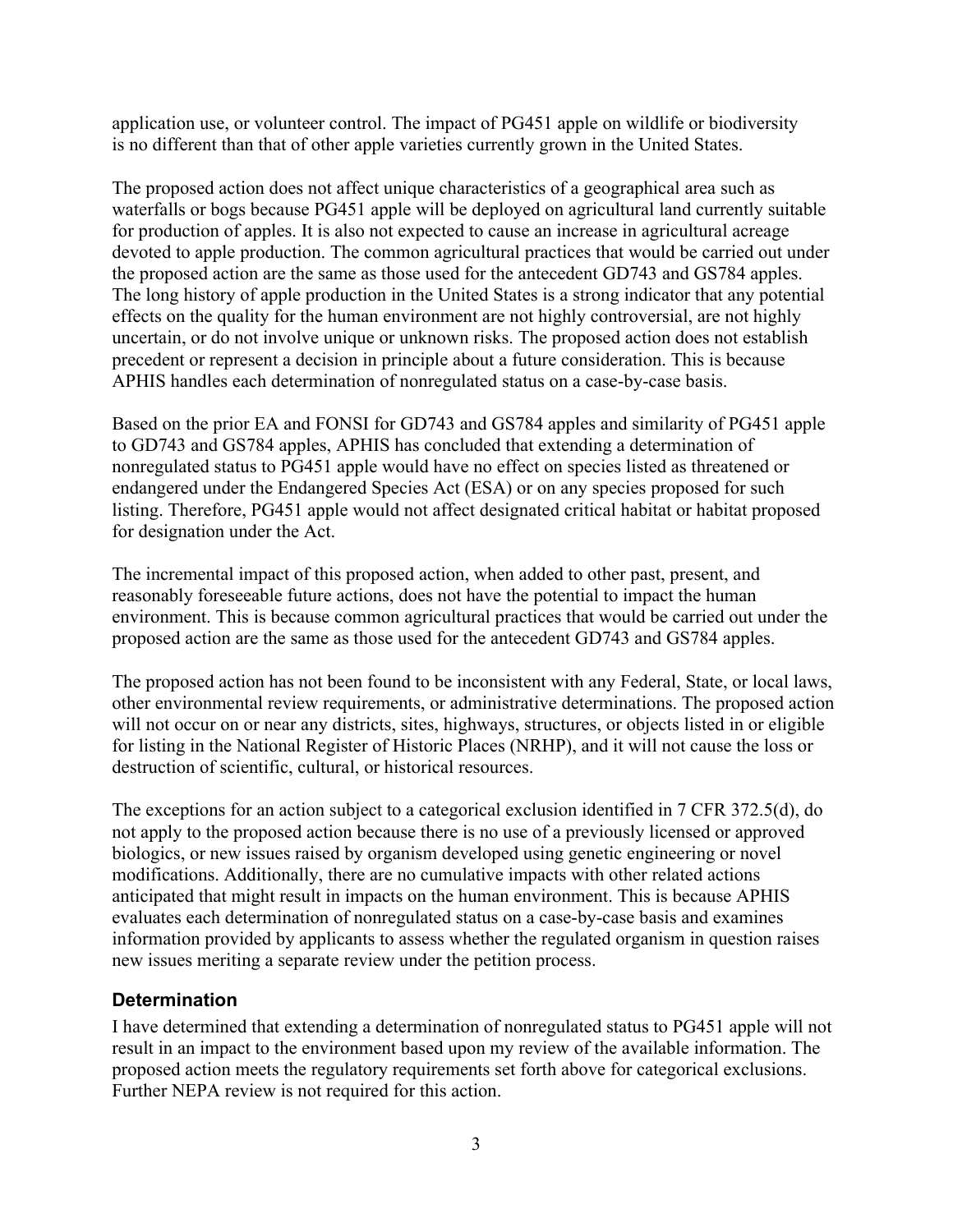Bernadette Juarez Date APHIS Deputy Administrator Biotechnology Regulatory Services, APHIS, USDA

 $\frac{1}{2}$  ,  $\frac{1}{2}$  ,  $\frac{1}{2}$  ,  $\frac{1}{2}$  ,  $\frac{1}{2}$  ,  $\frac{1}{2}$  ,  $\frac{1}{2}$  ,  $\frac{1}{2}$  ,  $\frac{1}{2}$  ,  $\frac{1}{2}$  ,  $\frac{1}{2}$  ,  $\frac{1}{2}$  ,  $\frac{1}{2}$  ,  $\frac{1}{2}$  ,  $\frac{1}{2}$  ,  $\frac{1}{2}$  ,  $\frac{1}{2}$  ,  $\frac{1}{2}$  ,  $\frac{1$